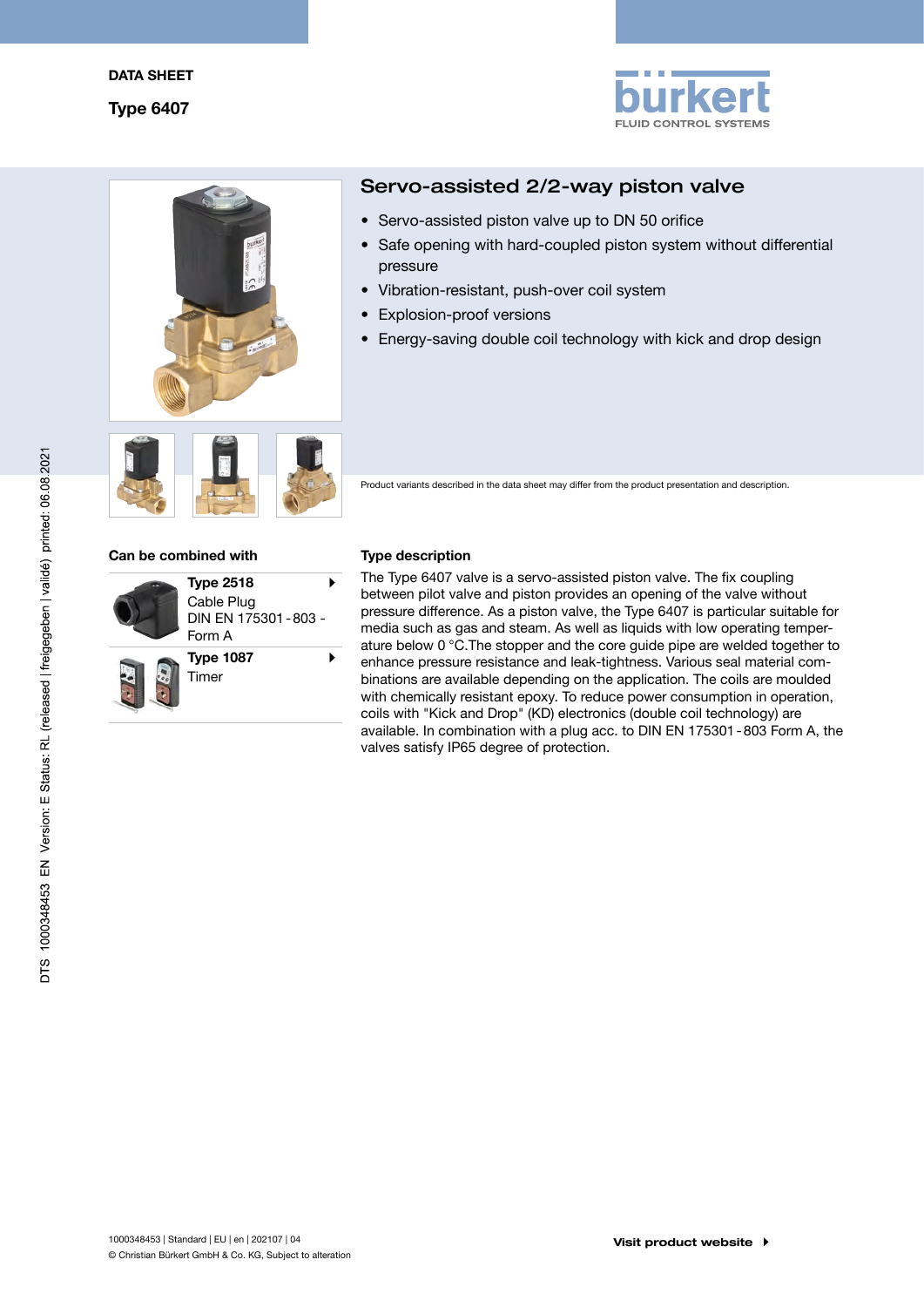

# **Table of contents**

| 1. |      | <b>General Technical Data</b>     | 3  |
|----|------|-----------------------------------|----|
|    |      |                                   |    |
| 2. |      | <b>Circuit functions</b>          | 4  |
|    |      |                                   |    |
| З. |      | <b>Materials</b>                  | 4  |
|    | 3.1. |                                   |    |
|    | 3.2. |                                   |    |
|    |      |                                   |    |
|    |      |                                   |    |
| 4. |      | <b>Dimensions</b>                 | 6  |
|    | 4.1. |                                   |    |
|    | 4.2. |                                   |    |
|    | 4.3. |                                   |    |
| 5. |      | <b>Performance specifications</b> | 10 |
|    |      |                                   |    |
|    | 5.1. |                                   |    |
|    | 5.2. |                                   |    |
| 6. |      | <b>Product accessories</b>        | 10 |
|    | 6.1. |                                   |    |
|    | 6.2. |                                   |    |
|    |      |                                   |    |
| 7. |      | <b>Ordering information</b>       | 11 |
|    | 7.1. |                                   |    |
|    | 7.2. |                                   |    |
|    | 7.3. |                                   |    |
|    |      |                                   |    |
|    |      |                                   |    |
|    |      |                                   |    |
|    |      |                                   |    |
|    | 7.4. |                                   |    |
|    |      |                                   |    |
|    |      |                                   |    |
|    | 7.5. |                                   |    |
|    |      |                                   |    |
|    |      |                                   |    |
|    | 7.6. |                                   |    |
|    |      |                                   |    |
|    |      |                                   |    |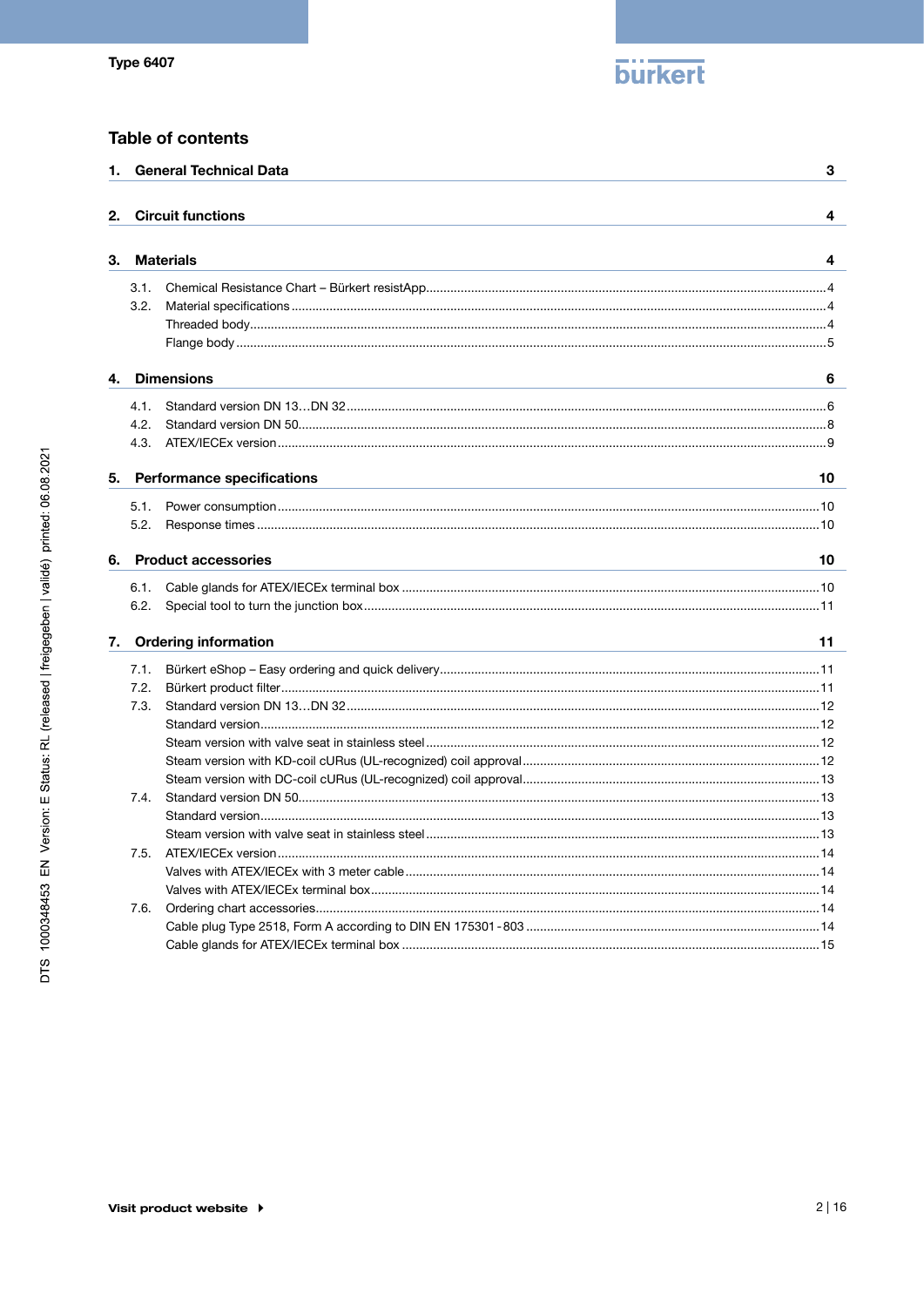

# 1. General Technical Data

| <b>Product properties</b>               |                                                                                                          |
|-----------------------------------------|----------------------------------------------------------------------------------------------------------|
| Dimensions                              | Detailed information can be found in chapter "4. Dimensions" on page 6.                                  |
| <b>Material</b>                         |                                                                                                          |
| Seal                                    | PTFE/graphite                                                                                            |
| Body                                    | <b>Brass</b>                                                                                             |
| Coil                                    | Epoxy                                                                                                    |
| Nominal diameter                        | DN 13DN 50                                                                                               |
| Thermal insulation class of solenoid    | H                                                                                                        |
| <b>Electrical data</b>                  |                                                                                                          |
| Voltage tolerance                       | ±10%                                                                                                     |
| Duty cycle                              | 100% continuous rating; KD coil max. 6 switching cycles/minute                                           |
| <b>Medium data</b>                      |                                                                                                          |
| <b>Medium temperature</b>               |                                                                                                          |
| Standard version                        | PTFE + graphite: $-40$ °C + 150 °C<br>PTFE + FKM: -10 °C+120 °C                                          |
| Steam version                           | PTFE + graphite: 0 °C+150 °C (+180 °C on request)<br>PTFE + FKM: 0 °C+120 °C                             |
| ATEX/IECEx version                      | $10 °C + 90 °C$                                                                                          |
| Operating medium                        | Neutral gases and liquid media (e.g. compressed air, water, hydraulic oil) hot water and<br>steam        |
| Viscosity                               | Max. $21$ mm $2/s$                                                                                       |
| Process/Port connection & communication |                                                                                                          |
| Electrical connection                   | Cable plug for cable $\varnothing$ 7 mm acc. to DIN EN 175301 - 803 Form A (not included in<br>delivery) |
| <b>Approvals and certificates</b>       |                                                                                                          |
| Degree of protection                    | IP65 with cable plug                                                                                     |
| <b>Environment and installation</b>     |                                                                                                          |
| <b>Ambient temperature</b>              |                                                                                                          |
| Standard version                        | PTFE + graphite: $-40$ °C $+45$ °C<br>PTFE + FKM: -10 °C+55 °C                                           |
| Steam version                           | PTFE + graphite: $0 °C+45 °C$ (+55 °C on request)<br>PTFE + FKM: $0 °C+55 °C$                            |
| ATEX/IECEx version                      | $-10 °C+40 °C$                                                                                           |
| Installation position                   | As required, preferably with actuator upright                                                            |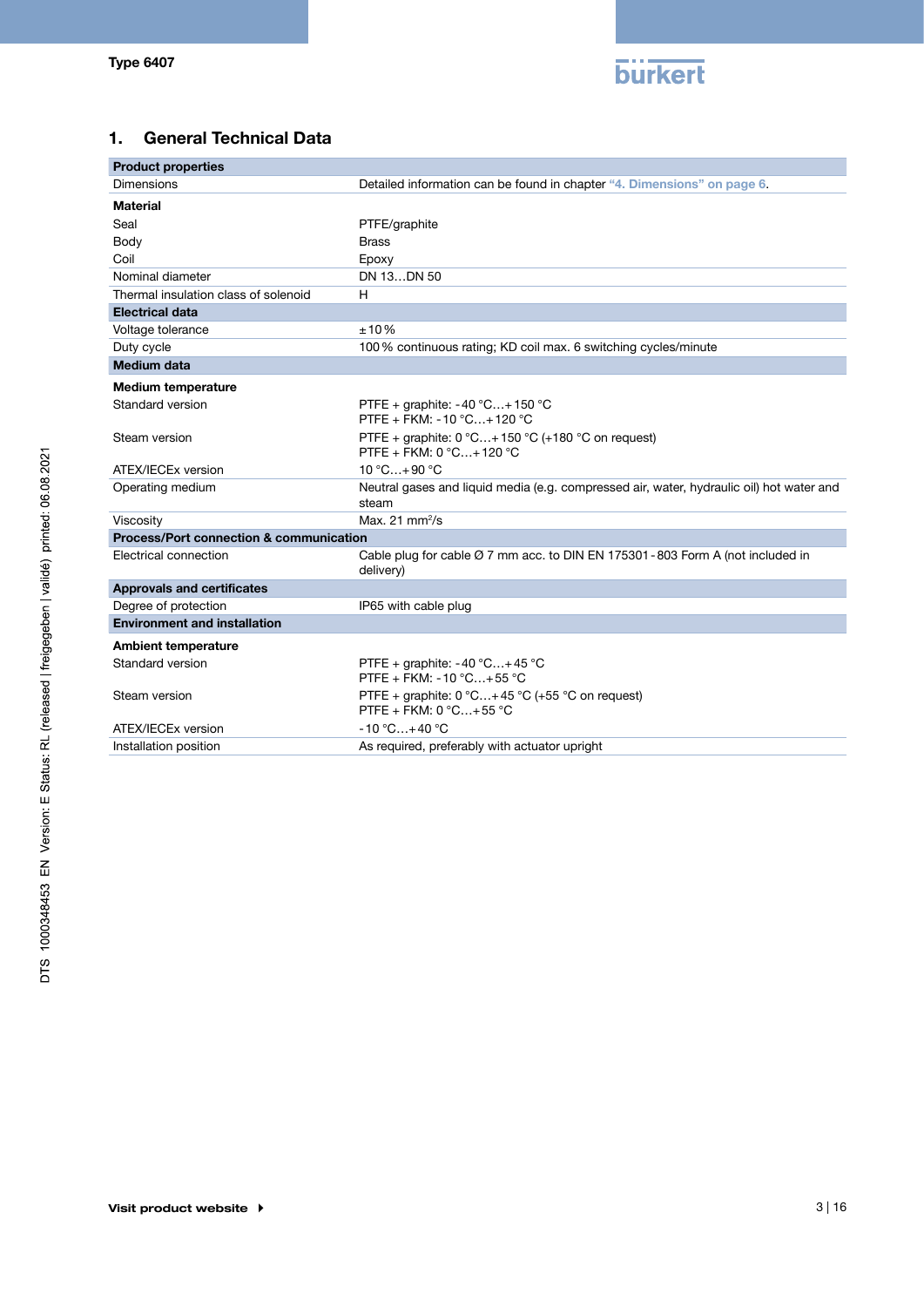

# 2. Circuit functions

| <b>Circuit functions</b>                   | <b>Description</b>                                                                            |
|--------------------------------------------|-----------------------------------------------------------------------------------------------|
| 2 (A)<br>1(P)                              | Type: A, solenoid valve<br>$2/2$ way<br>Servo-controlled<br>Normally closed                   |
| (A)<br>$\mathop{\rightharpoonup}$<br>1 (P) | Type: A, solenoid valve<br>$2/2$ way<br>Servo-controlled, with manual mode<br>Normally closed |

# 3. Materials

### 3.1. Chemical Resistance Chart – Bürkert resistApp



#### Bürkert resistApp – Chemical Resistance Chart

You want to ensure the reliability and durability of the materials in your individual application case? Verify your combination of media and materials on our website or in our resistApp.

Start Chemical Resistance Check

# 3.2. Material specifications

#### Threaded body



| No. | <b>Element</b>      | <b>Material</b>        |  |  |  |  |  |
|-----|---------------------|------------------------|--|--|--|--|--|
| 1   | Coil                | Epoxy                  |  |  |  |  |  |
| 2   | Stopper             | Stainless steel 1.4113 |  |  |  |  |  |
| 3   | Spring              | Stainless steel 1.4310 |  |  |  |  |  |
| 4   | Armature quide tube | Stainless steel 1.4303 |  |  |  |  |  |
| 5   | Core                | Stainless steel 1.4113 |  |  |  |  |  |
| 6   | Cover               | Brass                  |  |  |  |  |  |
| 7   | Seal                | <b>PTFF</b>            |  |  |  |  |  |
| 8   | Piston rings        | <b>PTFF</b>            |  |  |  |  |  |
| 9   | Sealing rings       | Graphite               |  |  |  |  |  |
| 10  | Plunger             | <b>Brass</b>           |  |  |  |  |  |
| 11  | Piston seal         | <b>PTFE</b>            |  |  |  |  |  |
| 12  | Body                | <b>Brass</b>           |  |  |  |  |  |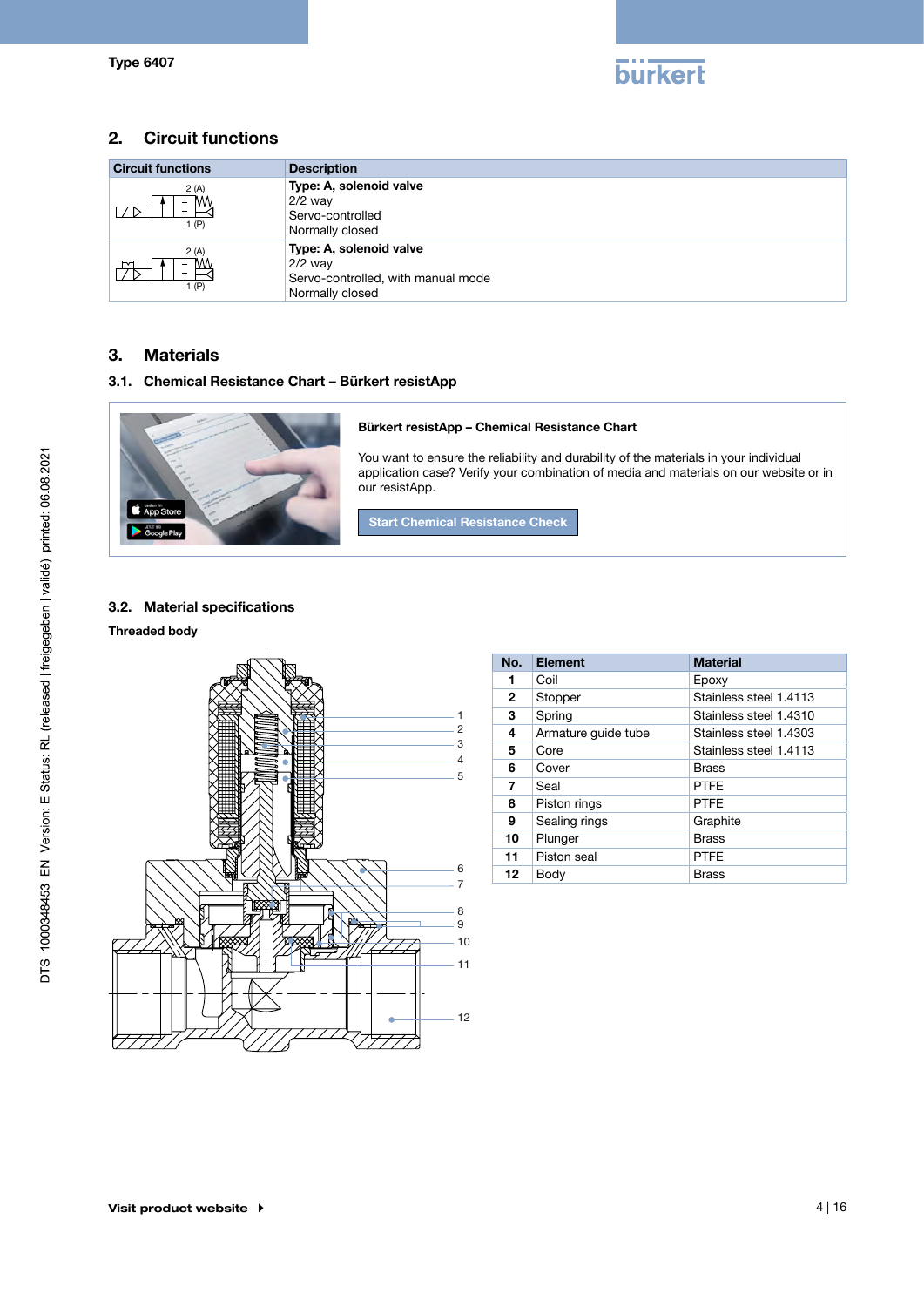# **burkert**

Flange body



| No. | Element             | <b>Material</b>        |
|-----|---------------------|------------------------|
| 1   | Coil                | Epoxy                  |
| 2   | Stopper             | Stainless steel 1.4113 |
| 3   | Spring              | Stainless steel 1.4310 |
| 4   | Armature guide tube | Stainless steel 1.4303 |
| 5   | Core                | Stainless steel 1.4113 |
| 6   | Seal                | <b>PTFF</b>            |
| 7   | Cover               | <b>Brass</b>           |
| 8   | Piston rings        | <b>PTFE</b>            |
| 9   | Sealing rings       | Graphite               |
| 10  | Plunger             | Brass                  |
| 11  | Piston seal         | <b>PTFF</b>            |
| 12  | Body                | Grey cast iron         |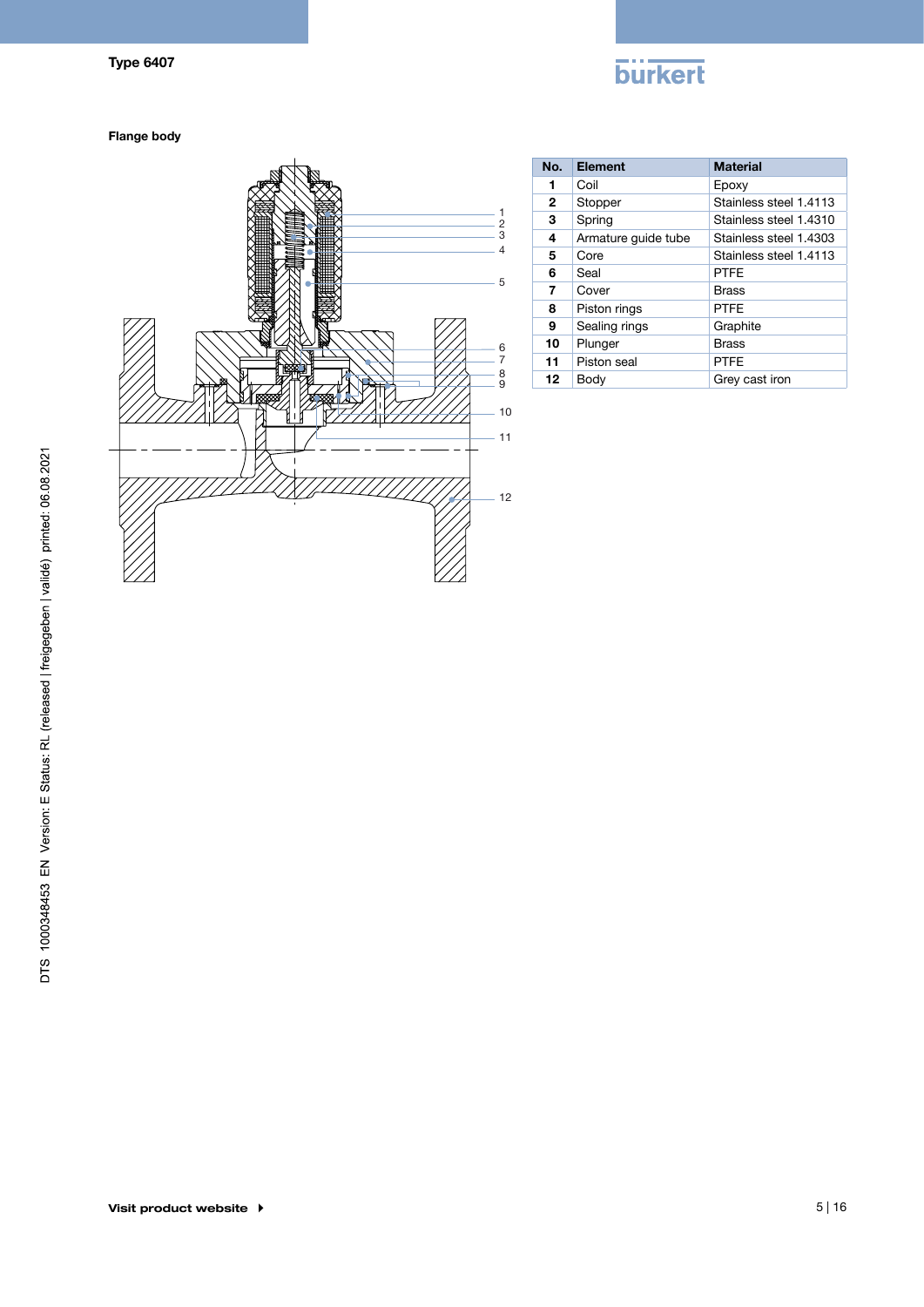

# 4. Dimensions

## 4.1. Standard version DN 13…DN 32

#### Note:

- • For G-threads the dimensions D1 and F1 apply.
- • For NPT-threads the dimensions D2 and F2 apply.
- • For Rc-threads the dimensions D3 and F3 apply.
- Dimensions in mm



| <b>Coil size</b> |    | N         | Ω    |
|------------------|----|-----------|------|
|                  |    | -27       | 55.5 |
|                  | 65 | $37.5$ 72 |      |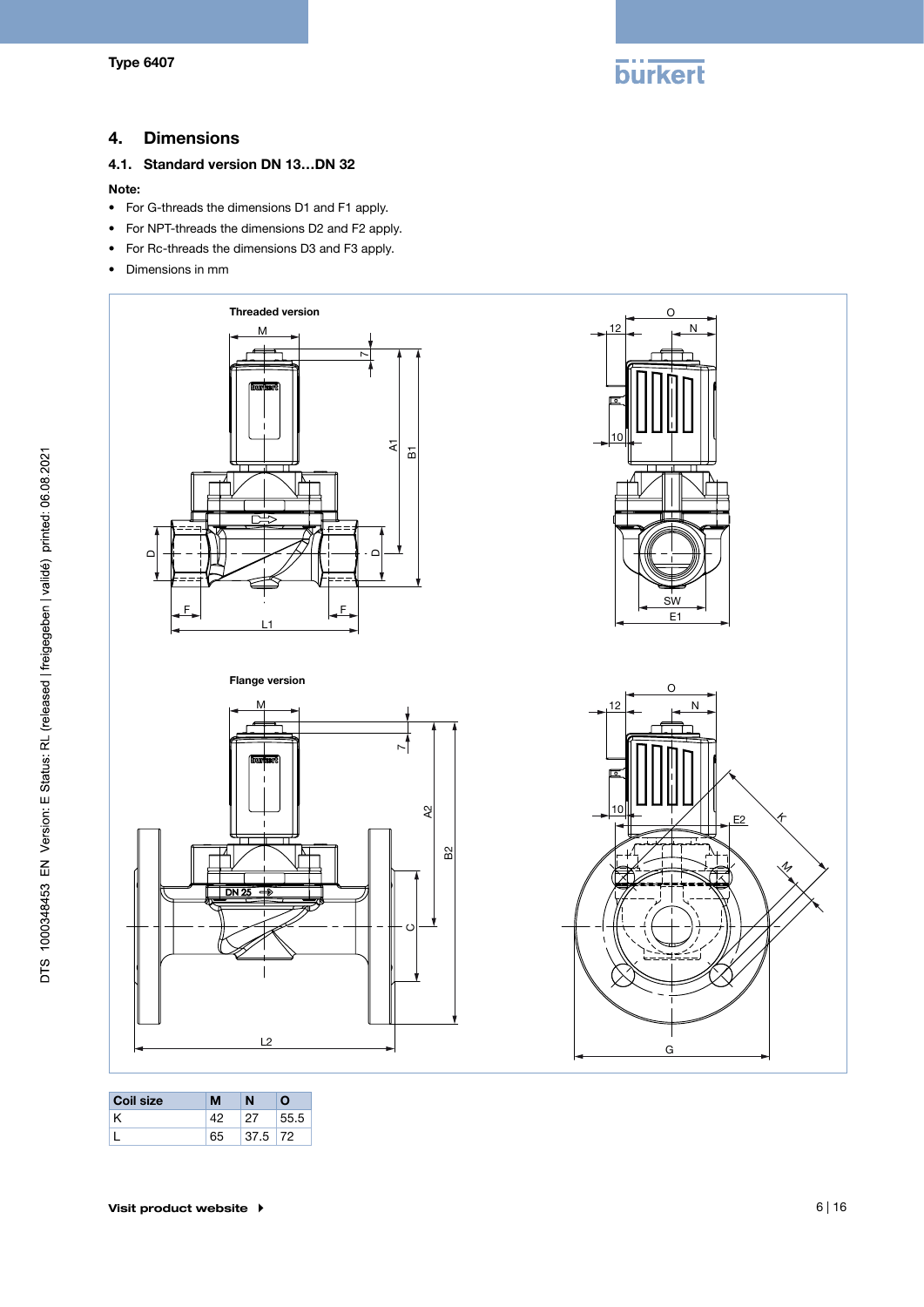# **burkert**

| <b>DN</b> |                | Threaded version in brass |                               |                |                    |                |                                  |                |                |     |           |                          | Flange version in grey cast iron |    |                |     |                |    |     |  |
|-----------|----------------|---------------------------|-------------------------------|----------------|--------------------|----------------|----------------------------------|----------------|----------------|-----|-----------|--------------------------|----------------------------------|----|----------------|-----|----------------|----|-----|--|
|           | A <sub>1</sub> | <b>B1</b>                 | D <sub>1</sub>                | F <sub>1</sub> | D <sub>2</sub>     | F <sub>2</sub> | D <sub>3</sub>                   | F <sub>3</sub> | E <sub>1</sub> | L1  | <b>SW</b> | A2                       | <b>B2</b>                        | C  | E <sub>2</sub> | G   | L <sub>2</sub> | м  | K   |  |
| 13        | 118.7          | 132.7                     |                               | -              |                    | -              | $Rc \frac{3}{8}$                 | 10.1           | 40             | 65  | 27        | $\qquad \qquad$          | -                                | -  |                |     |                |    |     |  |
| 13        |                |                           | $G\frac{1}{2}$                | 14             | NPT $\frac{1}{2}$  | 13.7           | $Rc\frac{1}{2}$                  | 13.2           |                |     |           |                          |                                  | -  |                |     |                |    |     |  |
| 20        | 119.7          | 135.7                     | G <sup>3</sup> / <sub>4</sub> | 16             | NPT 34             | 14.0           | $\text{Rc} \frac{3}{4}$          | 14.5           | 60             | 100 | 32        | $\overline{\phantom{0}}$ |                                  | -  |                |     |                |    |     |  |
| 25        | 125.7          | 146.2                     | G 1                           | 18             | NPT <sub>1</sub>   | 16.8           | Rc 1                             | 16.8           | 70             | 115 | 41        | 129.7                    | 189.7                            | 68 | 73             | 120 | 160            | 14 | 85  |  |
| 32        | 142.7          | 167.7                     | $G1\frac{1}{4}$               | 20             | NPT 11/4           | 17.3           | Rc 1 <sup>1</sup> / <sub>4</sub> | 19.1           | 85             | 126 | 50        | 142.7                    | 212.7                            | 78 | 85             | 140 | 180            | 18 | 100 |  |
| 32        | 146.7          | 176.7                     | $G_1\frac{1}{2}$              | 22             | NPT $1\frac{1}{2}$ | 17.3           | Rc 1½                            | 19.1           | 85             | 126 | 60        | 146.7                    | 221.7                            | 88 | 85             | 150 | 200            | 18 | 110 |  |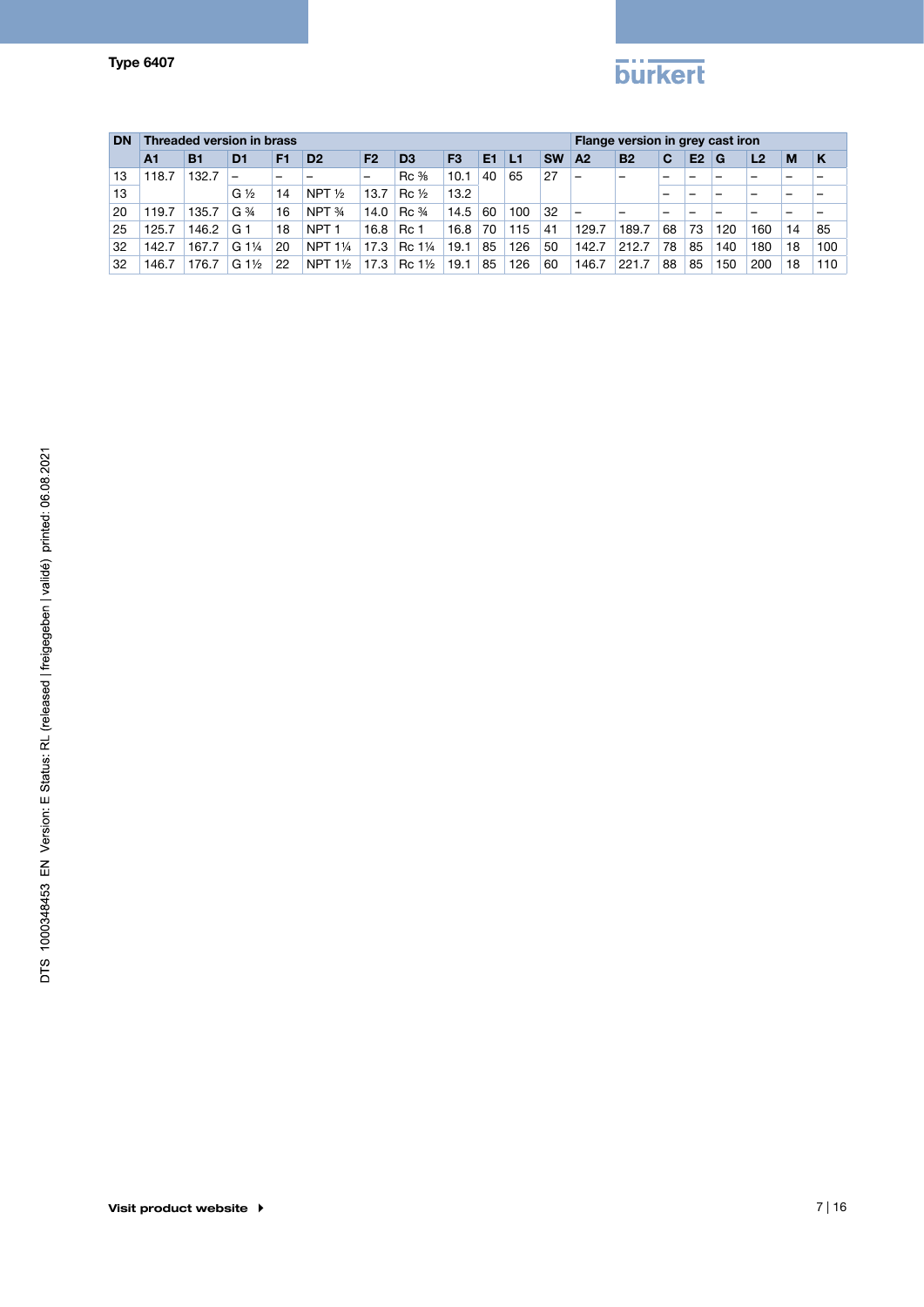

#### 4.2. Standard version DN 50

#### Note:

- • For G-threads the dimensions D1 and F1 apply.
- • For NPT-threads the dimensions D2 and F2 apply.
- • For Rc-threads the dimensions D3 and F3 apply.
- • Dimensions in mm



| <b>DN</b> | <b>Threaded version in brass</b> |                       |                |    |                    |                |                                   |                |                |     | Flange version in grey cast iron |                          |                                   |   |  |   |     |    |       |
|-----------|----------------------------------|-----------------------|----------------|----|--------------------|----------------|-----------------------------------|----------------|----------------|-----|----------------------------------|--------------------------|-----------------------------------|---|--|---|-----|----|-------|
|           |                                  | <b>B1</b>             | D <sub>1</sub> | F1 | D <sub>2</sub>     | F <sub>2</sub> | D <sub>3</sub>                    | F <sub>3</sub> | E <sub>1</sub> | 1L1 | <b>SW</b>                        | <b>A2</b>                | <b>B2</b>                         |   |  |   |     | M  |       |
| 50        |                                  | 223.75 258.75 G 2     |                | 24 | NPT <sub>2</sub>   |                | 17.6 Rc 2   23.4   115   164   70 |                |                |     |                                  |                          | 223.45   305.95   102   115   165 |   |  |   | 230 | 18 | i 125 |
|           |                                  | 223.45 223.45 G 2½ 27 |                |    | $NPT 2\frac{1}{2}$ | $ 23.6 $ –     |                                   | 13.2           |                | 179 | 85                               | $\overline{\phantom{0}}$ | -                                 | - |  | - |     |    |       |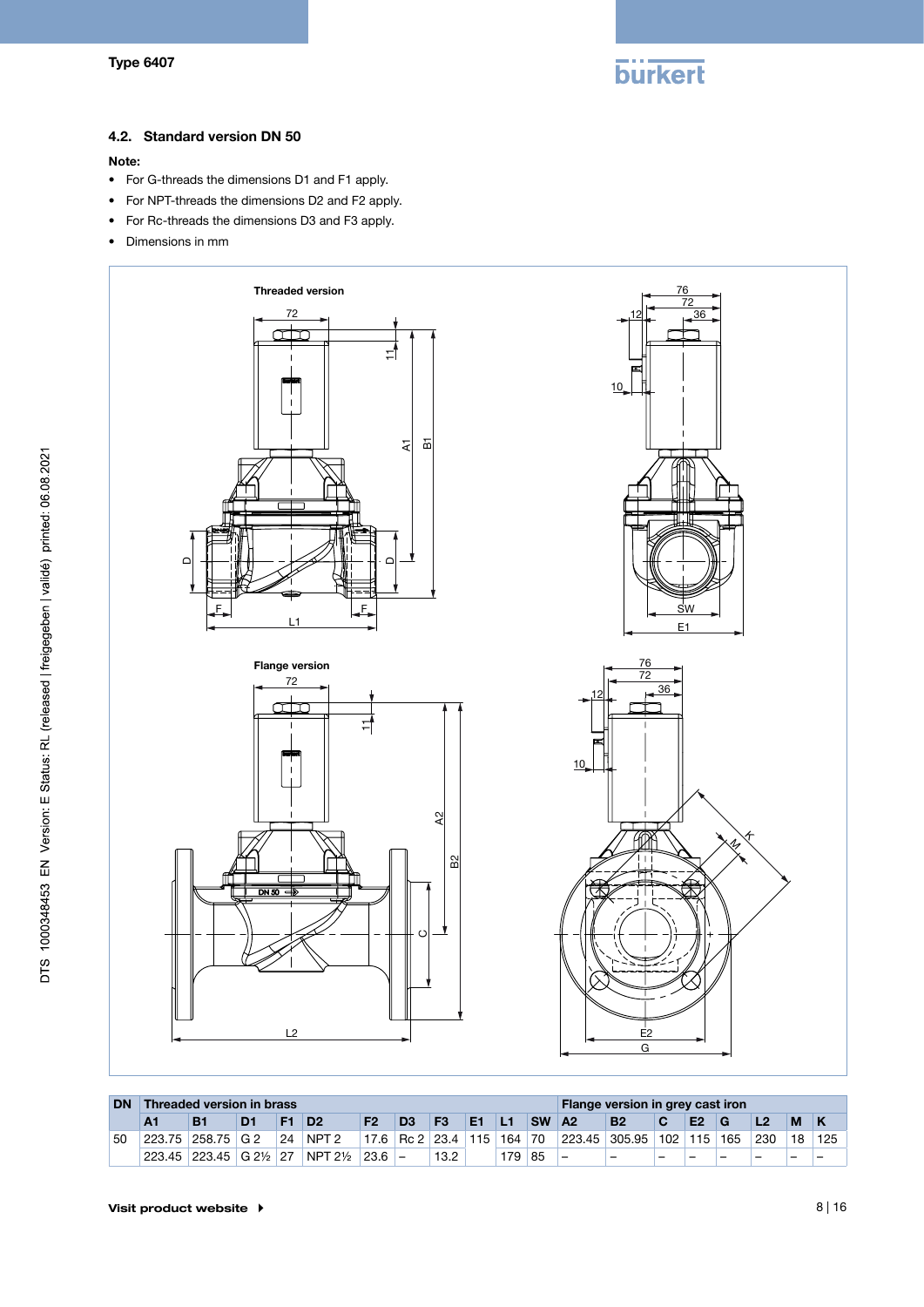

### 4.3. ATEX/IECEx version

#### Note:

- • For G-threads the dimensions D1 and F1 apply.
- • For NPT-threads the dimensions D2 and F2 apply.
- • For Rc-threads the dimensions D3 and F3 apply.
- • Dimensions in mm



| <b>Coil size</b> | M  |      | Ο    |      |       |       |
|------------------|----|------|------|------|-------|-------|
|                  | ΔQ | ר מ  | 55.5 | 80.3 | 104.8 | 179.8 |
|                  | 65 | 37.5 | 70   | 97   | 110.8 | 185.8 |

| <b>DN</b> | $\overline{A}$ | ΙB.             | D <sub>1</sub>  | F1.    | D <sub>2</sub>                                     | <b>F2</b> | D <sub>3</sub>                 | F <sub>3</sub> | EL |     | <b>SW</b> |
|-----------|----------------|-----------------|-----------------|--------|----------------------------------------------------|-----------|--------------------------------|----------------|----|-----|-----------|
| 13        | 118.7          | $132.7 -$       |                 | $\sim$ |                                                    |           | $\operatorname{Rc}\frac{3}{8}$ | $\vert$ 10.1   | 40 | 65  | 27        |
| 13        |                |                 | $G\frac{1}{2}$  |        | 14 NPT $\frac{1}{2}$ 13.7 Rc $\frac{1}{2}$         |           |                                | 13.2           |    |     |           |
| 20        |                |                 | 119.7 135.7 G ¾ |        | 16 NPT $\frac{3}{4}$ 14.0 Rc $\frac{3}{4}$ 14.5 60 |           |                                |                |    | 100 | 32        |
| 25        |                | 125.7 146.2 G 1 |                 | 18     | NPT 1                                              |           | 16.8 Rc 1                      | 16.8 70 115    |    |     | 41        |

80,3